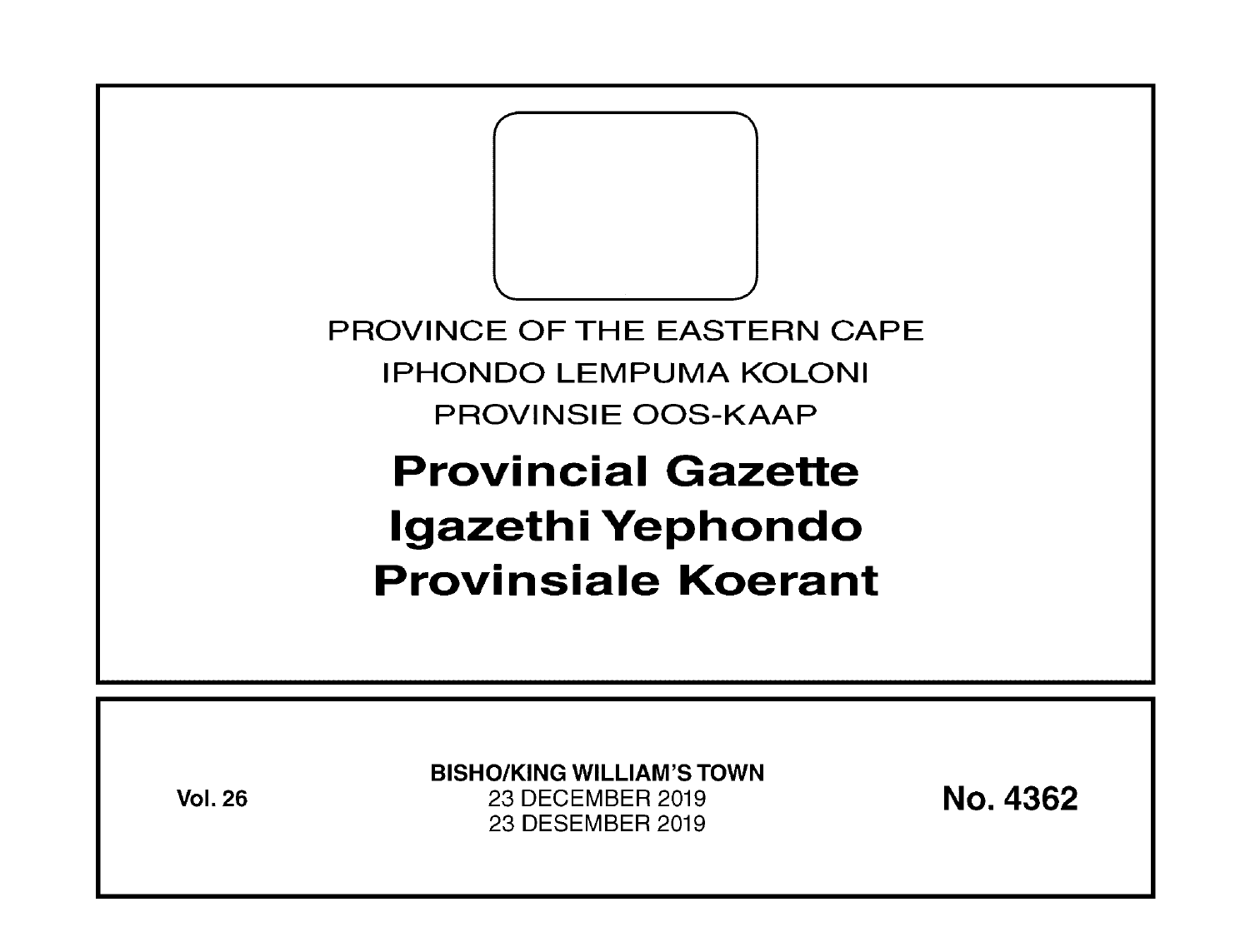$\Box$ 

 $\overline{\phantom{a}}$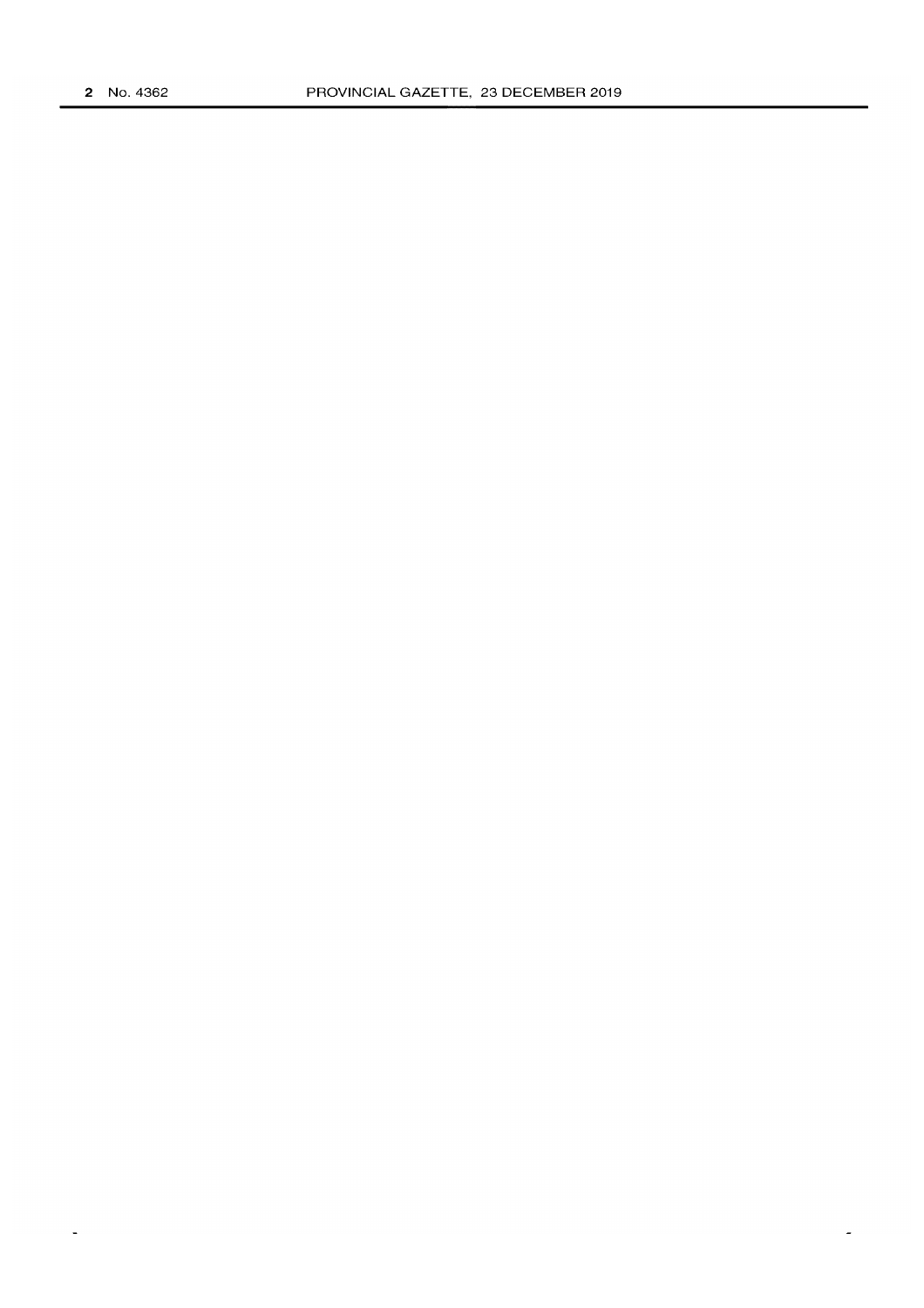#### **CONTENTS**

|     |                                                                                                       | Gazette<br>No. | Page<br>No. |
|-----|-------------------------------------------------------------------------------------------------------|----------------|-------------|
|     | <b>PROVINCIAL NOTICES • PROVINSIALE KENNISGEWINGS</b>                                                 |                |             |
| 338 | Spatial Planning and Land Use Management Act (16/2013): Pertaining to Erf 6707 (portion of Erf 1918), | 4362           | 14          |
|     | LOCAL AUTHORITY NOTICES • PLAASLIKE OWERHEIDS KENNISGEWINGS                                           |                |             |
| 306 | Disaster Management Act (57/2002): Extension of Local State of Disaster Declaration: Kouga Local      | 4362           | 15          |
| 307 | Spatial Planning and Land Use Management By-Law: Kouga Municipality, 2016: Erf 34 (98 Woodpecker      | 4362           | 16          |
| 308 | Spatial Planning and Land Use Management By-Law: Kouga Municipality, 2016: Erf 837 (21 Tunmer Drive), | 4362           | 17          |
| 309 | Spatial Planning and Land Use Management Act (16/2013): Erf 1209, Beacon Bay (9 Grace Crescent,       | 4362           | 18          |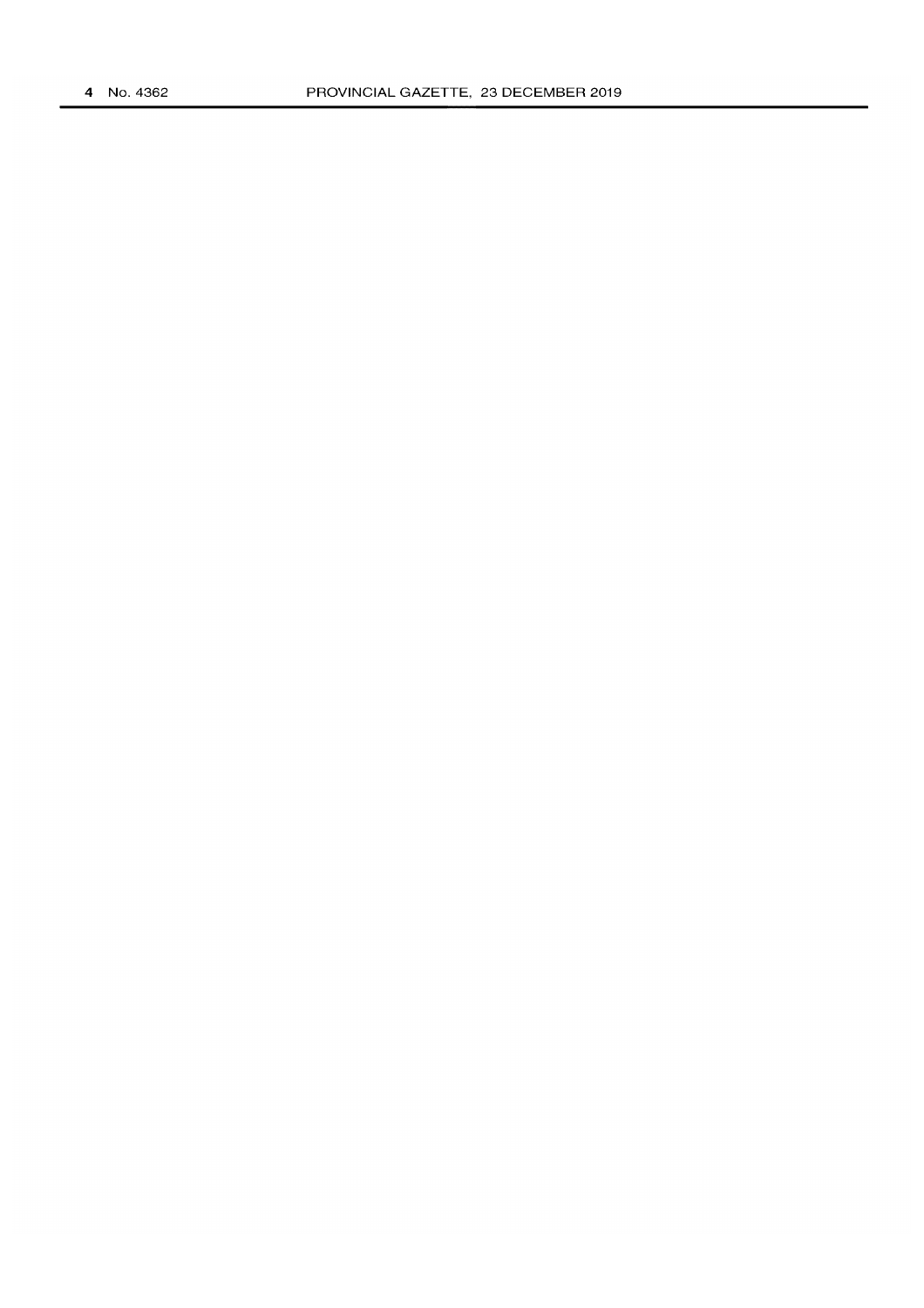$\ddot{\phantom{a}}$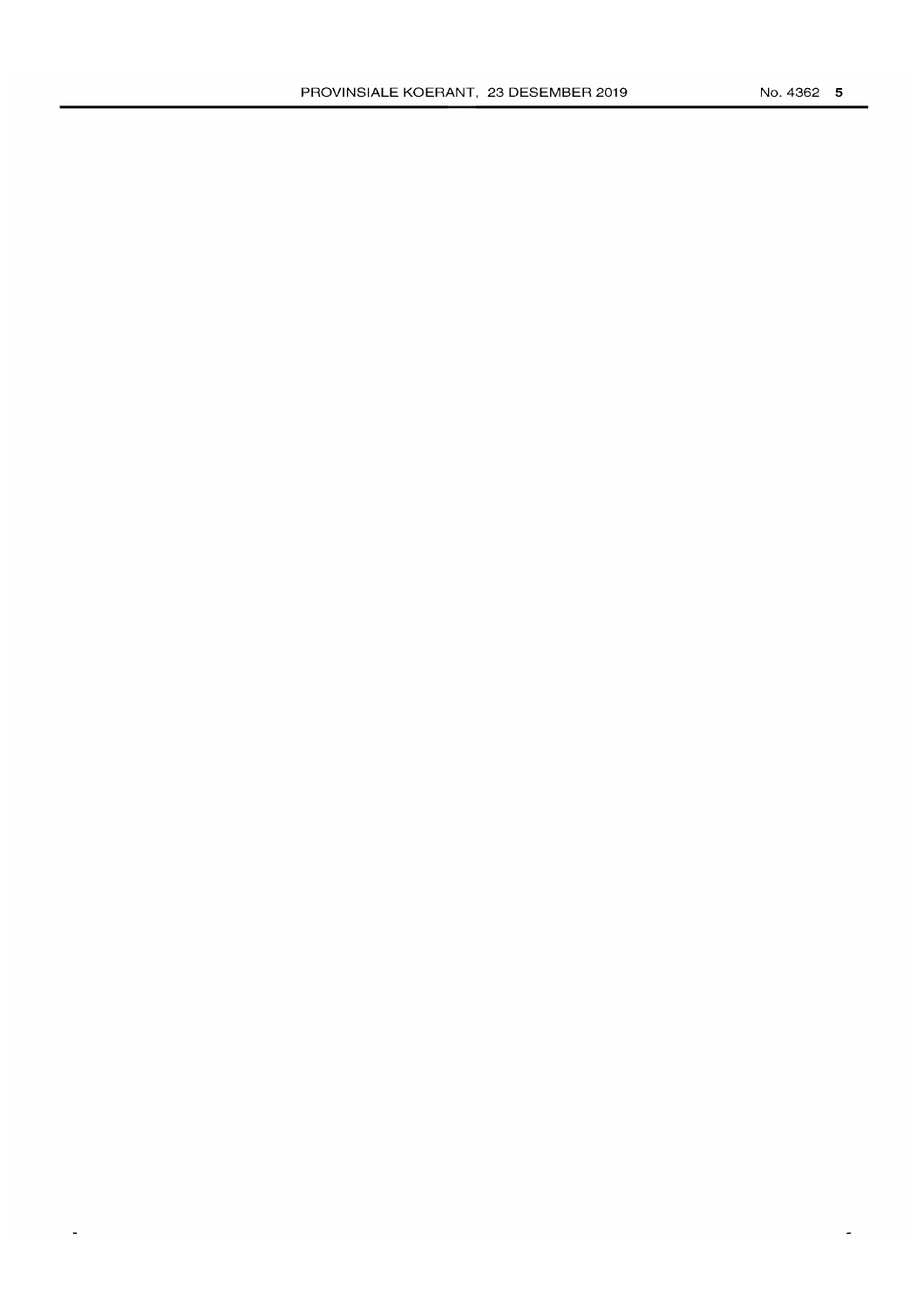$\overline{a}$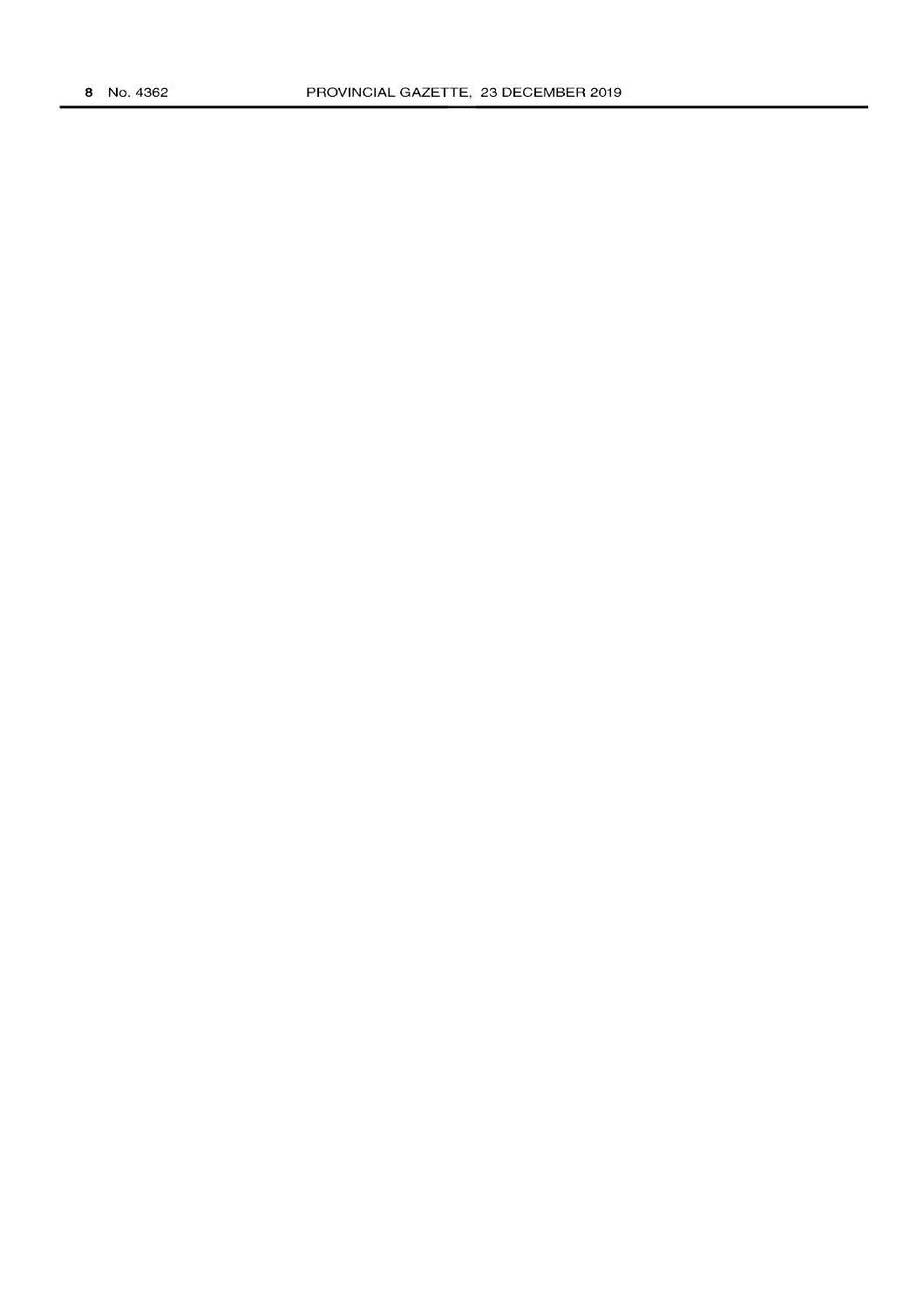$\ddot{\phantom{a}}$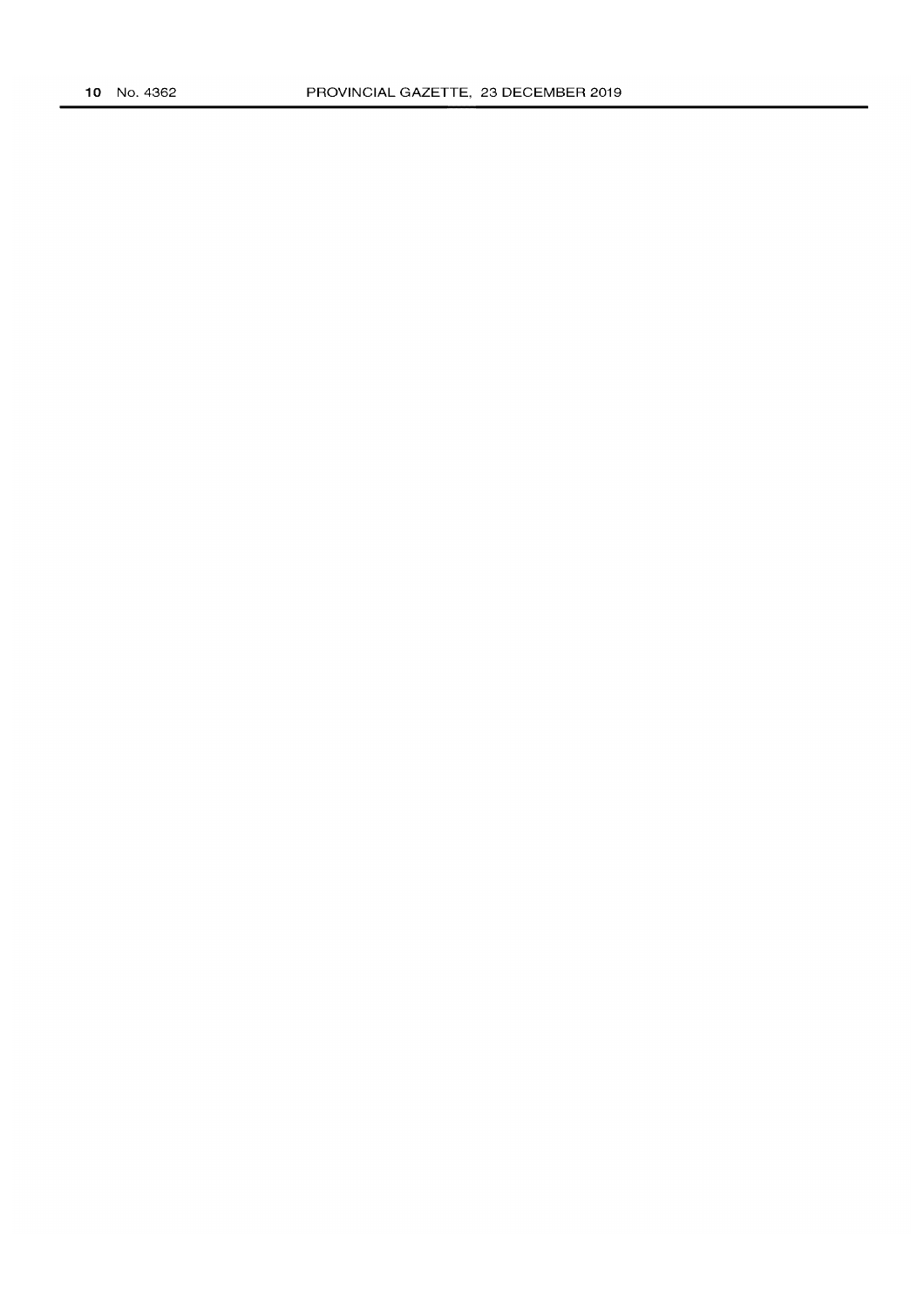$\ddot{\phantom{a}}$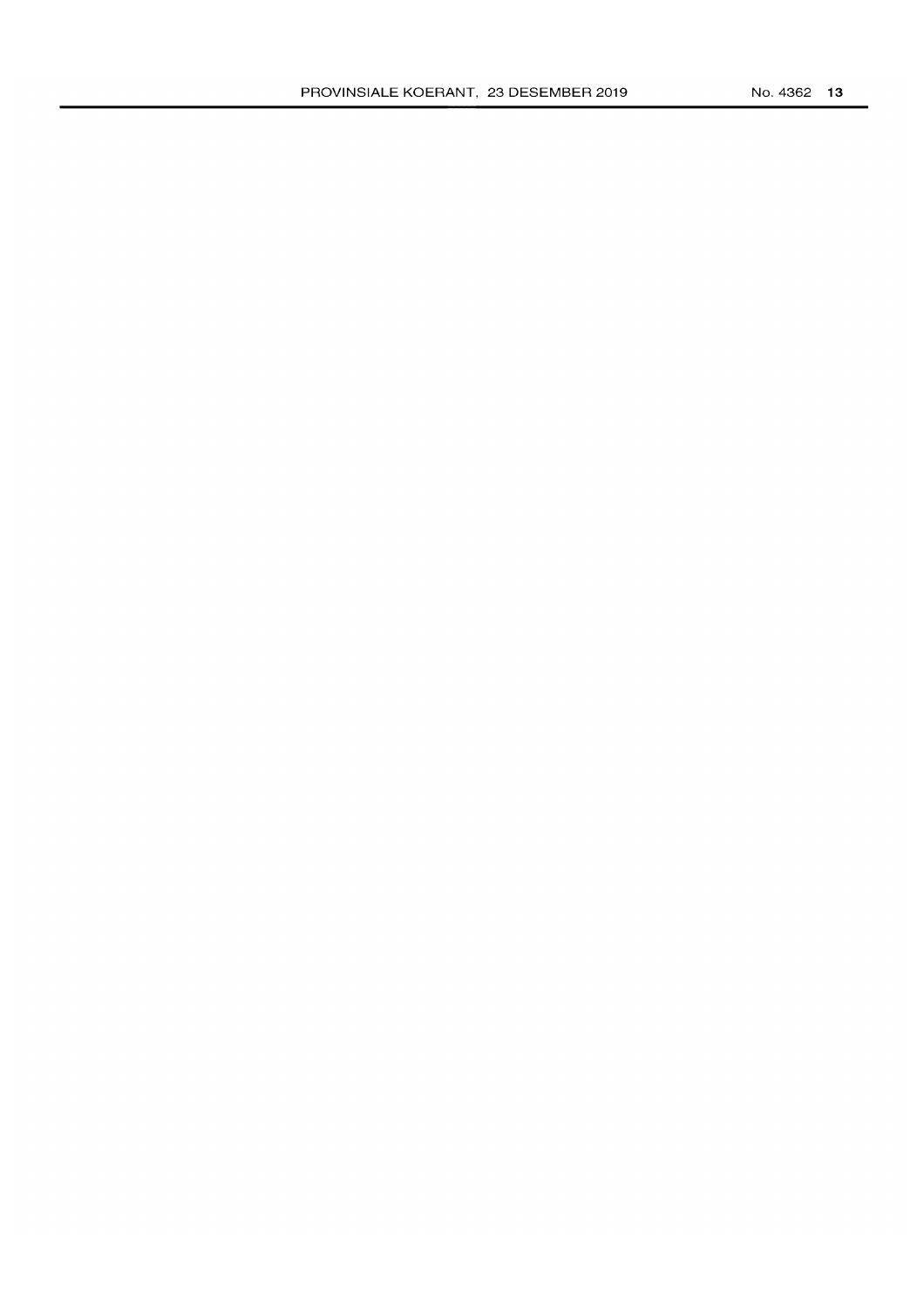## PROVINCIAL NOTICES • PROVINSIALE KENNISGEWINGS

#### PROVINCIAL NOTICE 338 **OF** 2019

## **REMOVAL OF RESTRICTIVE TITLE DEED CONDITIONS: C R STRATFORD**

In terms of Section 47(1) of the Spatial Planning and Land Use Management Act No 16 of 2013, read with Section 59 of the Buffalo City Metropolitan Spatial Planning and Land Use Management By Law of 2016, approval is hereby granted for the removal of restrictive title conditions C. 5. (a-e) found in Deed of Transfer Number T5644/2013 pertaining to Erf 6707 (portion of Erf 1918) Beacon Bay.

Drake, Flemmer & Orsmond (EL) Inc Quenera Park 1 Quenera Drive Beacon Bay 5241 Tel: 043-7224210 E-mail: terry@drakefo.co.za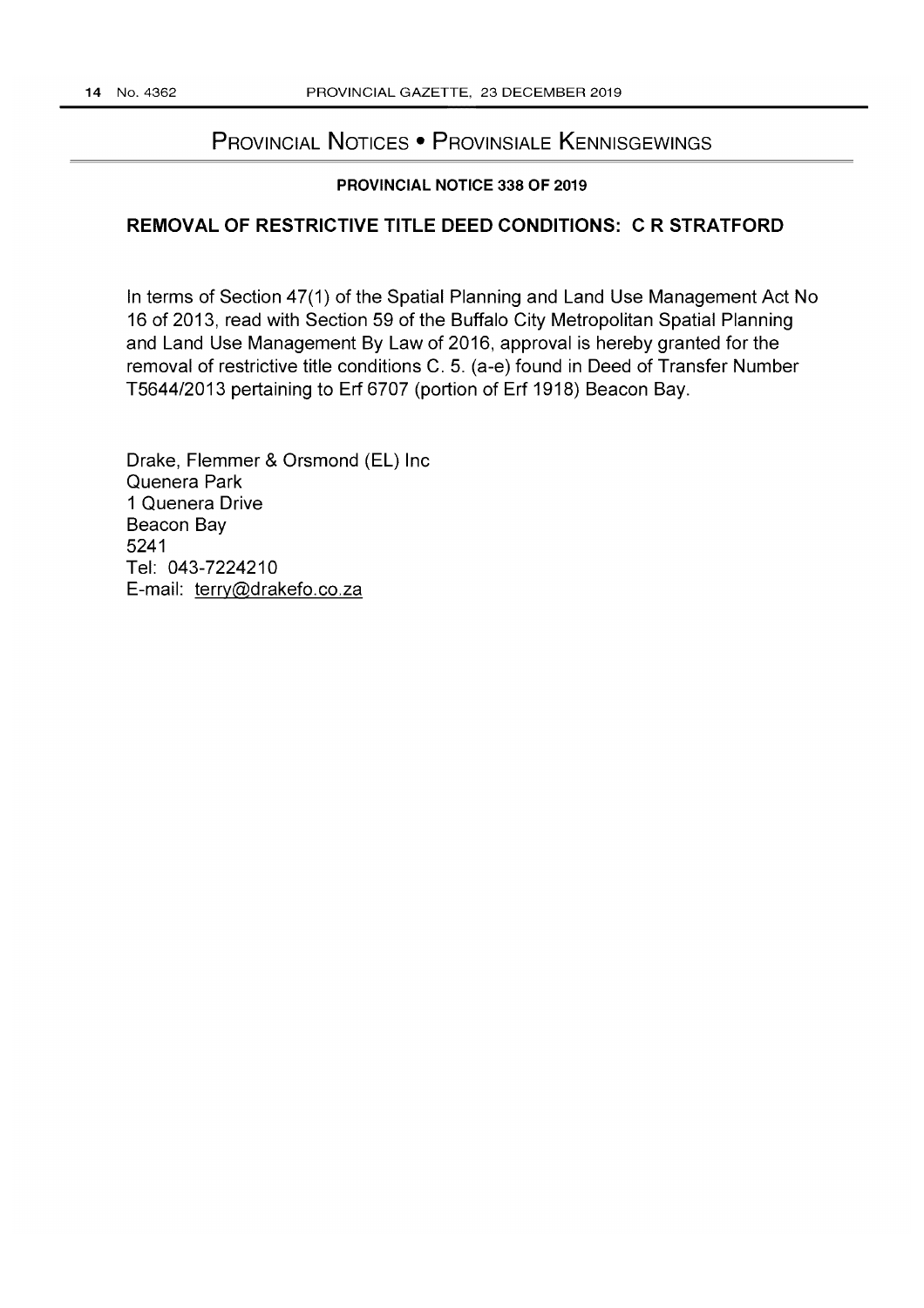# **LOCAL AUTHORITY NOTICES • PLAASLIKE OWERHEIDS KENNISGEWINGS**

#### **LOCAL AUTHORITY NOTICE 306 OF 2019**



Cape St Francis Hankey Humansdorp Jeffreys Bay Loerie Oyster Bay Thornhill

**Postal: PO Box 21, Jeffreys Bay, 6330 Tel: 042 200 2200 / 042 200 8300 Fax: 042 200 8606 Palensie Concernsie Concernsie Email: registry@kouga.gov.za**<br>Patensie Bay **Concernsier Concernsier Mebsite: www.kouga.gov.za** Website: www.kouga.gov.za

## **PROVINCE OF THE EASTERN CAPE**

## **KOUGA LOCAL MUNICIPALITY (EC108)**

## **PROVINCIAL NOTICE 133/2018**

## **EXTENSION OF LOCAL STATE OF DISASTER DECLARATION**

## **DISASTER MANAGEMENT ACT NO. 57 OF 2002**

The Kouga Local Municipality hereby, in terms of Section 55(5)(c) of the Disaster Management Act No. 57 of 2002, due to the prevailing drought conditions extend the Declaration of Local State of Disaster as published in the Provincial Gazette No. 4226 of 15 April 2019 for a further month.

**C. DU PLESSIS MUNICIPAL MANAGER**  P.O. Box 21 Jeffreys Bay 6330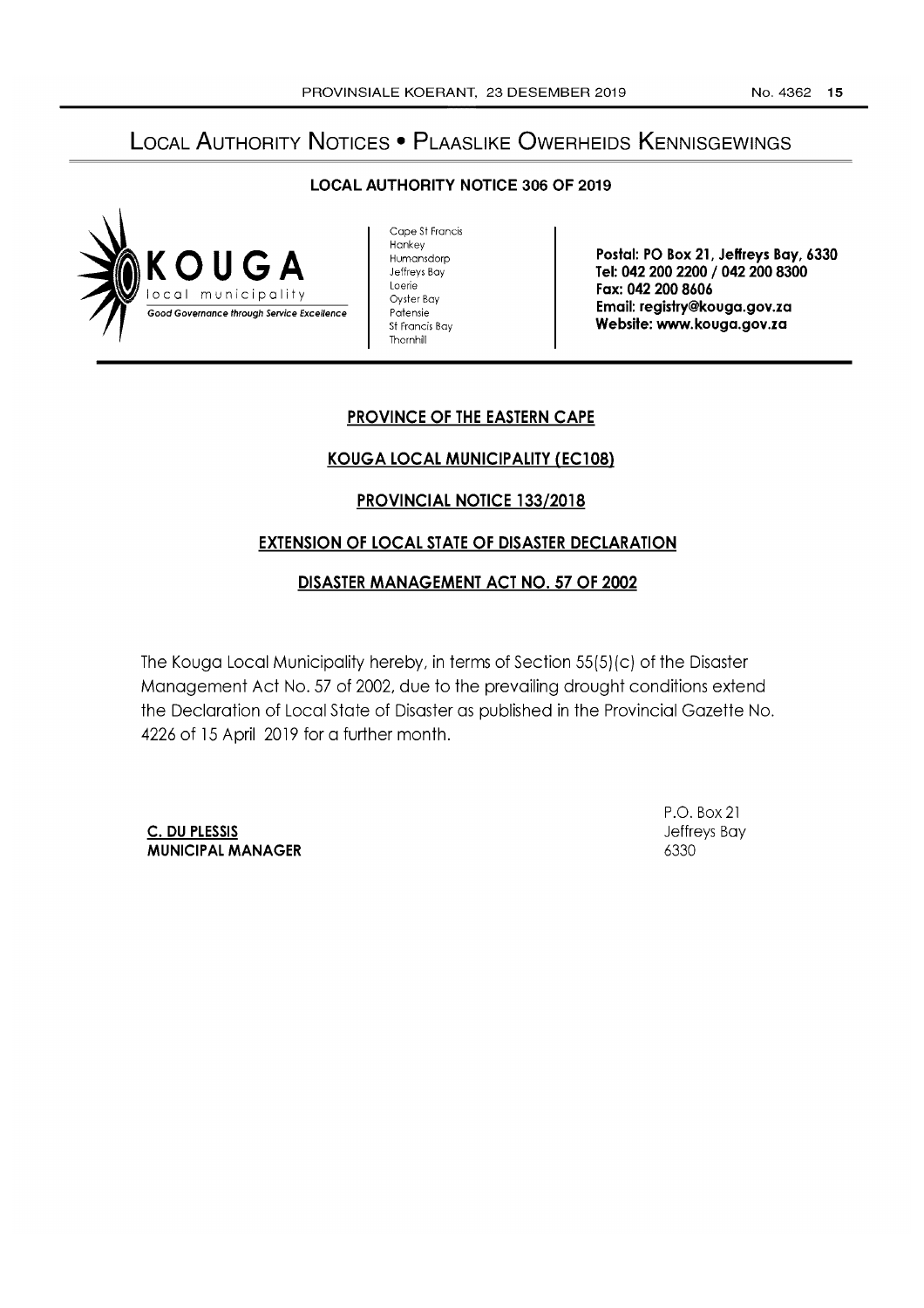#### **LOCAL AUTHORITY NOTICE 307 OF 2019**

#### **PROVINCIAL NOTICE NO 248/2019**

#### **EASTERN CAPE PROVINCE**

## **KOUGA MUNICIPALITY (EC 108)**

#### **REMOVAL OF RESTRICTIVE CONDITIONS**

Notice is hereby given in terms of Section 93 of the Spatial Planning and Land Use Management By-Law: Kouga Municipality, 2016 that the under mentioned application has been received and is open for inspection at the Kouga Municipality, Planning and Development Department, 16 Woltemade Street, Jeffreys Bay. Motivated objections, if any, against the application, must be lodged in writing to reach the undersigned not later than 30 days after publication of this specific reference to the Erf number.

#### **ERF 34 (98 WOODPECKER CRESCENT), ASTON BAY**

**Applicant:** CW Malan Jeffreys Bay Incorporated

**Nature of application:** An application was received for the following:

The Removal of Restrictive Title Deed Conditions for development purposes in terms of Section 69 as well as the Departure from the Zoning Scheme provisions in terms of Section 76 of the Spatial Planning and Land Use Management By-Law: Kouga Municipality, 2016, on Erf 34, Aston Bay.

**C. DU PLESSIS MUNICIPAL MANAGER**  **P.O. BOX 21 JEFFREYS BAY 6330** 

**For Publication:** 

PROVINCIAL GAZETTE

THE KOUGA EXPRESS

05 December 2019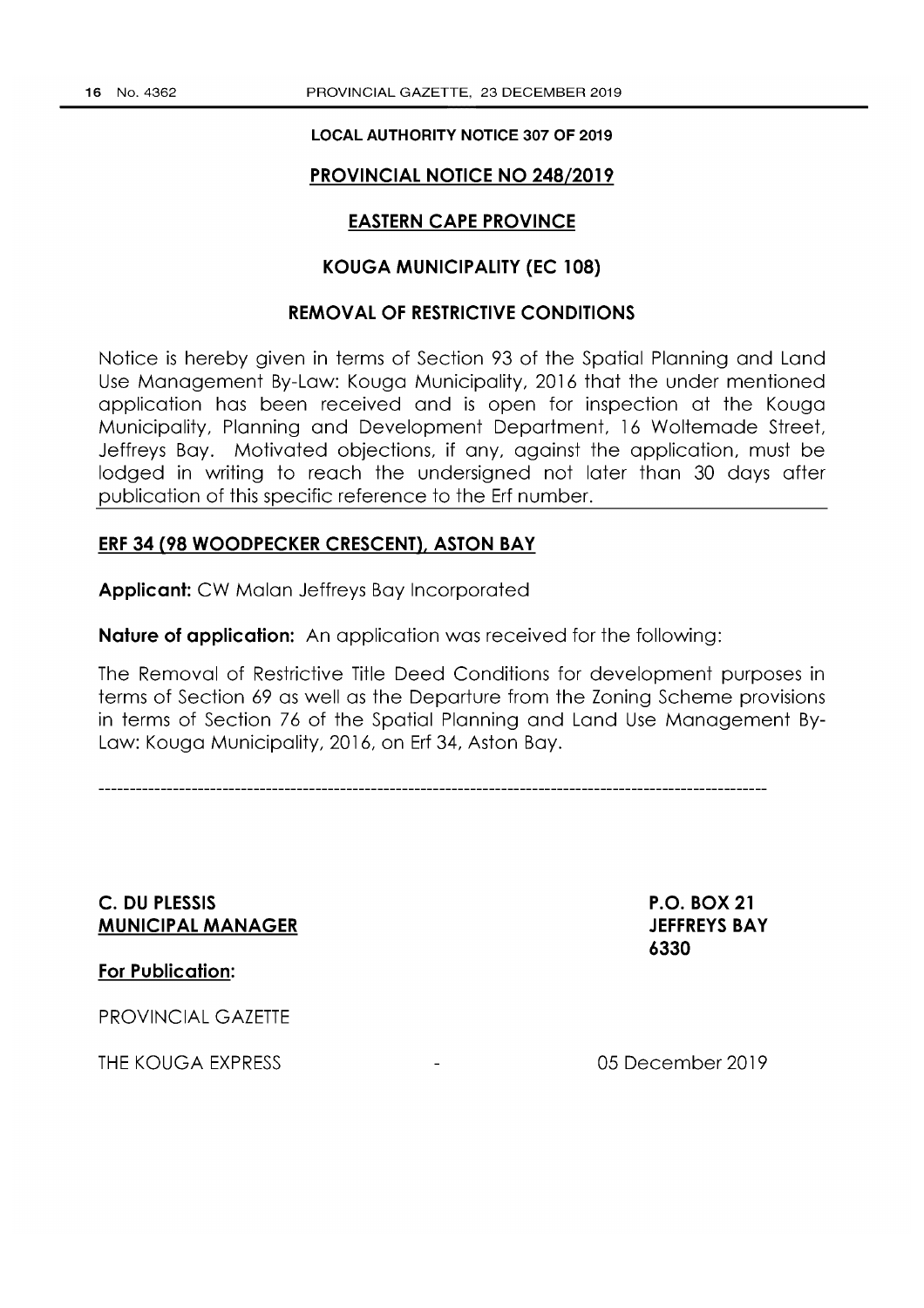#### **LOCAL AUTHORITY NOTICE 308 OF 2019**

## **PROVINCIAL NOTICE NO 249/2019**

## **EASTERN CAPE PROVINCE**

## **KOUGA MUNICIPALITY (EC 108)**

## **REMOVAL OF RESTRICTIVE CONDITIONS**

Notice is hereby given in terms of Section 93 of the Spatial Planning and Land Use Management By-Law: Kouga Municipality, 2016 that the under mentioned application has been received and is open for inspection at the Kouga Municipality, Planning and Development Department, 16 Woltemade Street, Jeffreys Bay. Motivated objections, if any, against the application, must be lodged in writing to reach the undersigned not later than 30 days after publication of this specific reference to the Erf number.

## **ERF 837 (21 TUNMER DRIVE), PARADISE BEACH**

**Applicant:** CW Malan Jeffreys Bay Incorporated

**Nature of application:** An application was received for the following:

The Removal of Restrictive Title Deed Conditions for development purposes in terms of Section 69 as well as the Departure from the Zoning Scheme provisions in terms of Section 76 of the Spatial Planning and Land Use Management By-Law: Kouga Municipality, 2016, on Erf 837, Paradise Beach.

**C. DU PLESSIS MUNICIPAL MANAGER**  **P.O. BOX 21 JEFFREYS BAY 6330** 

**For Publication:** 

PROVINCIAL GAZETTE

THE KOUGA EXPRESS

05 December 2019